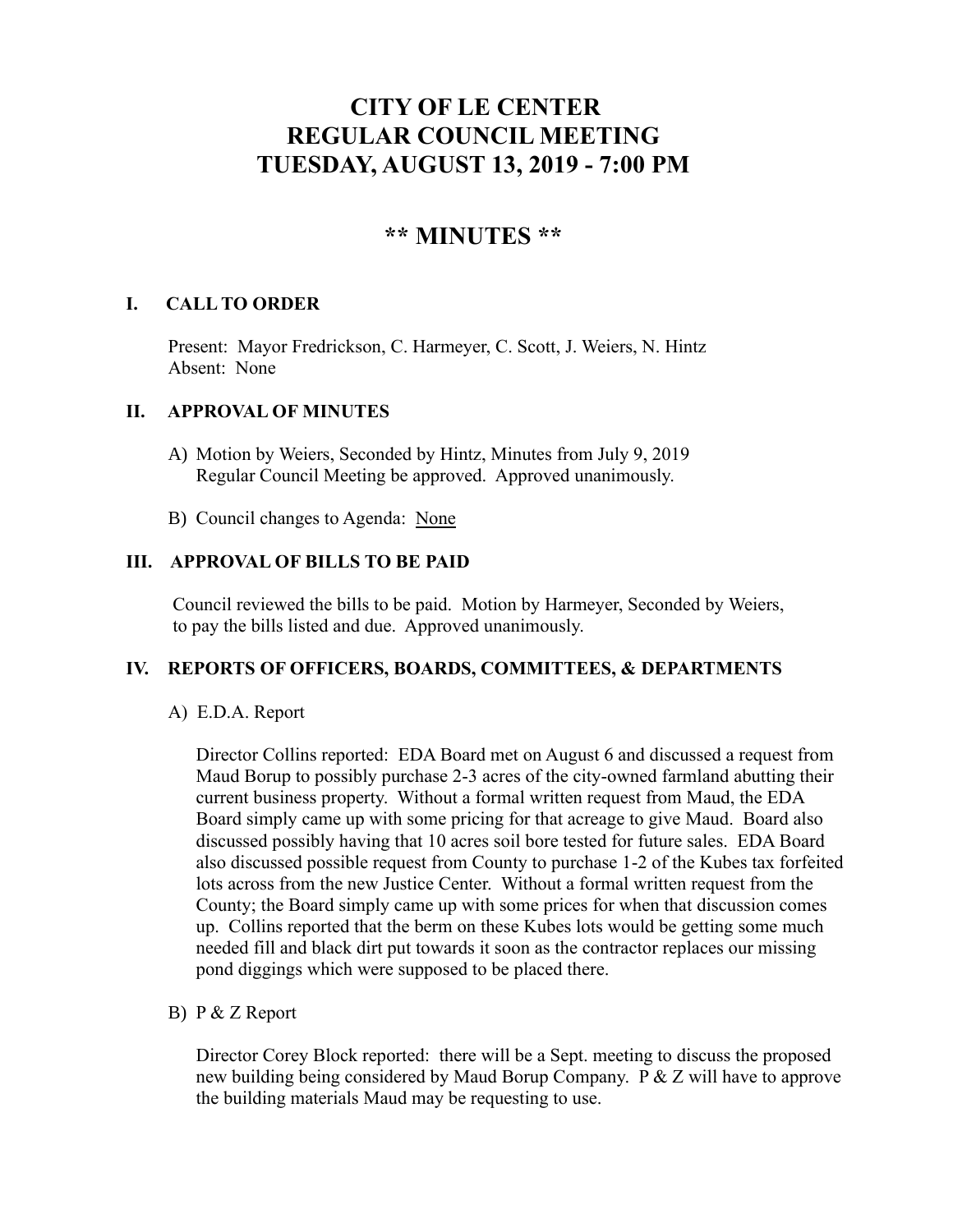C) Municipal Liquor Store

Manager Brad Collins gave the July report: Sales were \$81,665: down \$900 from June, but up \$680 from July 2018. YTD Rev. up by \$4,260 & YTD Exp. up by \$19,300. July GP margin =  $36.06\%$ . Food GP =  $30.93\%$ . August events = Fair and Sept.  $6, 7, 8$  = fire dept. fund raiser with bean bag tourney and Sat. live band. Motion by Scott, Seconded by Harmeyer, to approve the Special Event Permit for the Sept. 6, 7, 8 fire events at the Muni. Approved unanimously.

- 1) Motion by Harmeyer, Seconded by Scott, to approve the recommendation of the hiring committee to hire Tiffany A. Thompson as the new F/T Head Bartender to fill that recent vacancy. Ms. Thompson has been a P.T. bartender at the Muni for the past year and will be hired at \$12.50 starting wage. Approved unanimously.
- D) Police Department

.

Police Chief Pfarr reported on the police activities for month of July: 212 calls  $(a)$  2,666 miles patrolled/ total calls up 9%, total miles up 8% for the year. Pfarr also reported ready for the Fair: parking signs out/ newly painted yellow curbs/ staff is ready for the weekend. Car computer is limping to the new car arrival.

E) Water, Sewer, Streets, Parks Departments

Public Works Supt. Curt Roemhildt reported:

- Parks- painted old bathroom at South Park for Fair/ painted North Park pavilion. Only games left at ballfields are the Sr. Men's Baseball and co-ed softball tourney.
- Water- Bolton & Menk will do an inspection of our water tower/ See water leak page explanation by project/ water leak into the building at VSI Company: dug & found that CenterPoint Energy had drilled a gas line right thru their sewer; we sent CenterPoint a bill for our repair costs. (not paid yet) The big water leak was traced back to the meters in the WTP not reading correctly; replacing the meters.
- Street- sealcoating will start next week on east side of town. (2004 St. Project)
- Refuse- tons hauled for garbage and recycling materials are both way up.
- Sewer- jetting sewers  $\mathbb{Q}/4$  of the town per year on a schedule/ WWTP inspected by the MPCA = only "documentation" of our testing records needs correcting.
- Lots of tree trimming to do yet; never ending.
- F) Bolton & Menk Engineering
	- 1) Engineer Joel Hawbaker reported on the 2020 street project: field survey work will be done in the next week or two.
	- 2) 2019 sealcoating: stockpiling rock behind fire hall/ start sealcoating next week.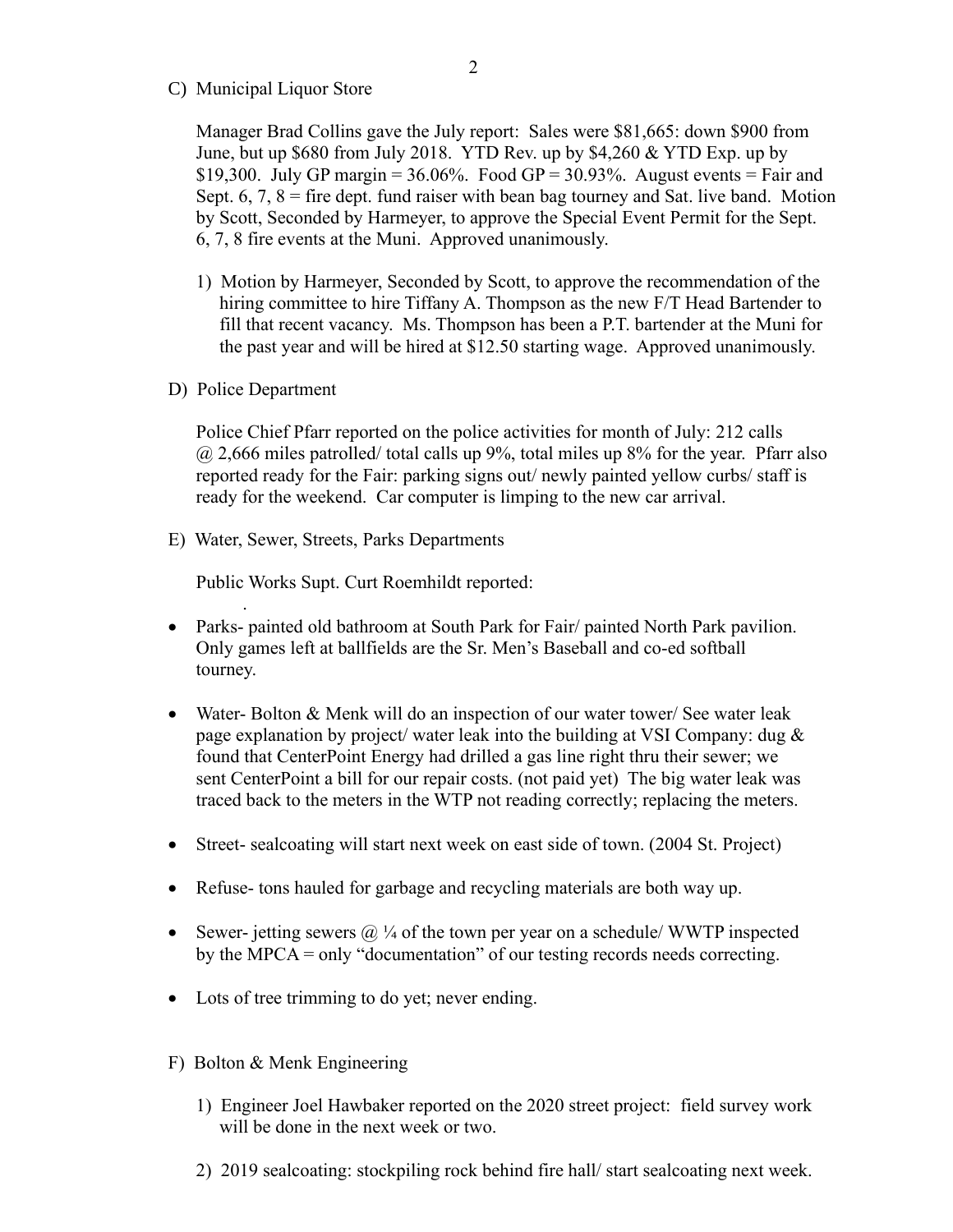- 3) County Justice Center storm water pond project: explanation of punchlist letter. Berm materials will be brought in by the project contractor and placed on berm.
- 4) Lexington Avenue: final warranty work walk-thru has been completed and list sent off to the contractor for final warranty work to be done.
- G) Pool Dorothy D.

 Ms. Dinwiddie gave the July report & explanation: \$37,209 taken in so far for lessons & swimming passes/ haven't billed New Prague yet for their days spent at our pool/ last two days of the pool being open/ more private parties this year; and even more for next year/ baby pool paint peeled badly; should be sandblasted and repainted; a total sandblast & repaint of entire pool is preferred/ back doors really need some type of replacement; possibly roll-ups? Would like to keep the double door effect. Try a new roll-up door replacement on the chemical room door and see how that works. DD= can we try to set aside some money every year in the budget to try to keep ahead of the problems? PTA pool event went very well.

H) County Fair- Nancy Stauff

 Two days until the Fair! It's starting to look like a Fair up there: vendors and animals are showing up/ 4H Agent Cassi Story is leaving her post after the Fair/ WWI memorabilia booth is coming together/ local newspaper printed all last year's info in the paper incorrectly, causing some problems. Thank You to city staff for painting the old bathrooms at the fairgrounds; they are heavily used during the Fair.

## **V. PUBLIC FORUM**

There were several comments from the general public residents regarding mosquito spraying:

 Laura LaVelle: there is a mosquito problem in town/ the whole summer is lost because no one can go outside/ many people around town would gladly pay \$15 per household X 1000 households to help pay for the spraying. Note: she had provided an estimate to city office staff that showed a spraying program would cost approx. \$15,000.00.

 Ann Sunderman: every town around here sprays for mosquitos/ you can't go outside, you can't mow the lawn/ mosquitoes spread many diseases such as West Nile disease.

 ? unknown: daycare providers can't take their kids outside to play/ don't just spray the parks, spray the entire town; don't count on people to spray their own yards because all people won't do it.

 Mayor: there are special things we have to do to make this happen; we can't just add this onto the water bill. We must do some research to find the best, legal way to accomplish this safely for pets and kids too.

 The council discussed the issue pro's and con's with each other and the residents. Atty Moran weighed in on some of the possible legalities.